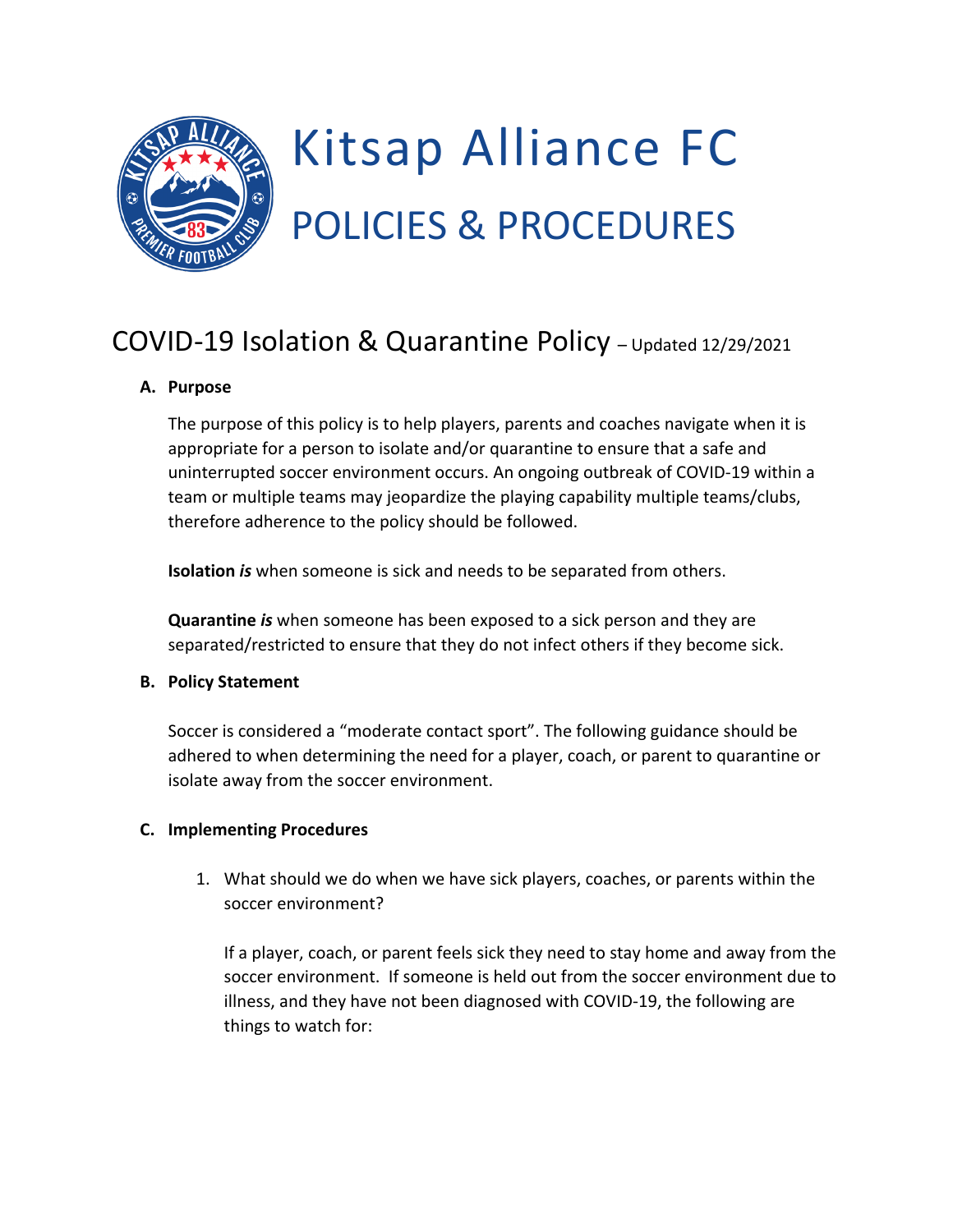- i. Closely monitor their temperature and have a low threshold for professional evaluation by their primary care provider.
- ii. Common symptoms of COVID-19 are:
	- a. fever,
	- b. cough, and
	- c. shortness of breath.
- iii. Other symptoms of COVID-19 may include:
	- a. chills,
	- b. muscle pain,
	- c. headache,
	- d. sore throat,
	- e. fatigue,
	- f. congestion,
	- g. runny nose,
	- h. nausea,
	- i. vomiting,
	- j. diarrhea or
	- k. new loss of taste or smell.
- ii. A player, coach, or parent presenting symptoms as described should be considered a suspected case of COVID-19 and should stay away from the soccer environment until either the player, coach or parent has had a negative COVID-19 test, or by following the isolation procedures of section 2 below.

#### 2. **What do I do if I have COVID?**

- i. If a player, coach, or parent has confirmed COVID-19, with symptoms, they should isolate and follow these guidelines:
	- a. Stay home for 5 days starting with the first day of symptoms or the day the player, coach, or parent tests positive.
	- b. If you have no symptoms or your symptoms are resolving after 5 days, you can leave your house.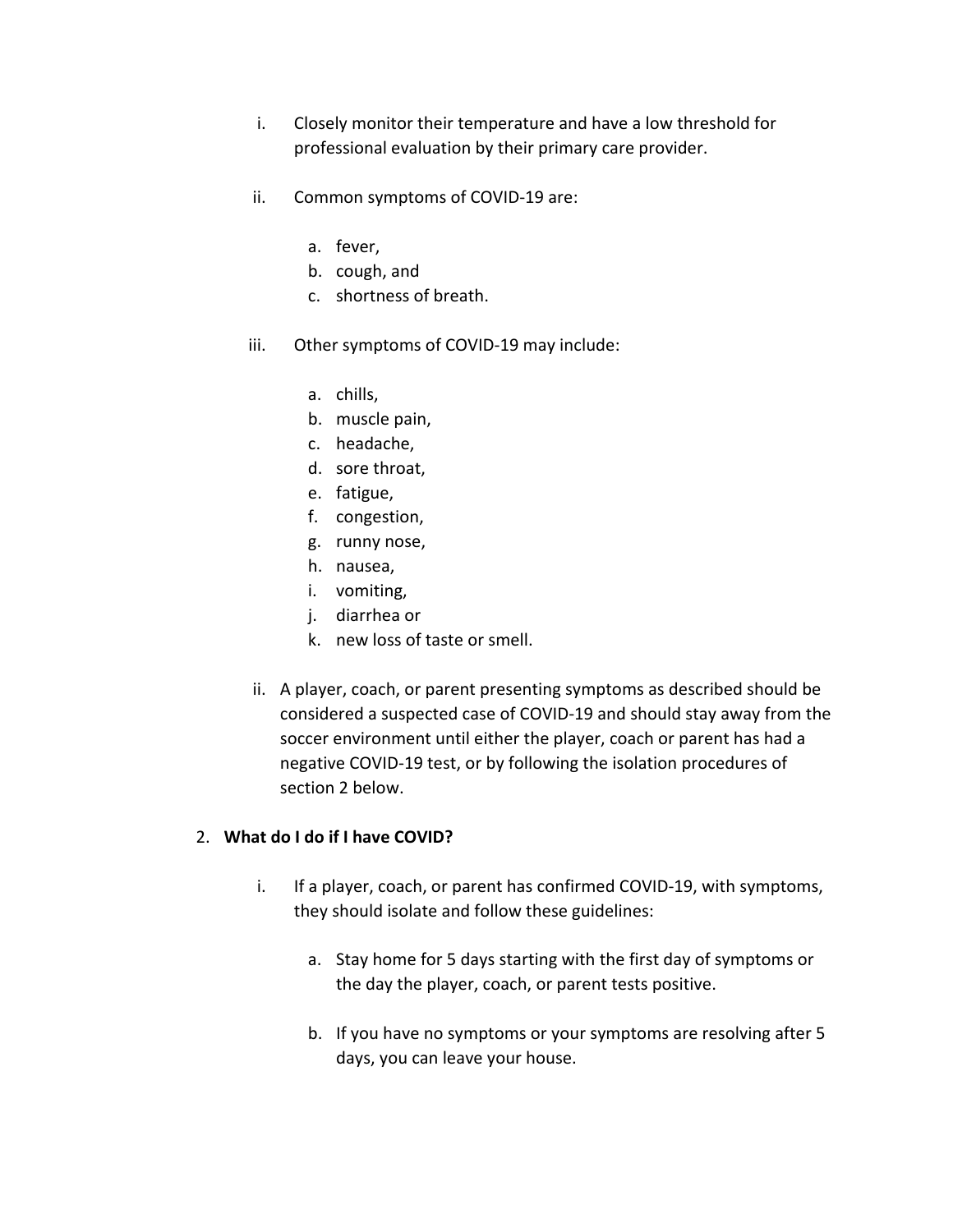- c. Continue to wear a mask around others for 5 additional days.
- d. *If you have a fever, continue to stay home until fever resolves.*

#### **3. What is and is not considered a close contact for COVID-19?**

- i. A close contact is someone who was within six feet for  $> 15$  minutes during a 24h period.
- ii. Examples of probable close contacts:
	- a. Riding in a car / van together for >15 min,
	- b. sitting in a movie theater or airplane side-by-side,
	- c. living together,
	- d. sitting within 6 feet for > 15 minutes in the bleachers or stadium watching the OL Reign / Sounders win.
- iii. Examples of what is probably NOT a close contact:
	- a. Playing on the same field,
	- b. watching a game while not sitting near others,
	- c. passing by someone on the street.
- **4. Close contacts.** This can be tricky as there are many variables, but here are some guidelines:
	- i. For all the following guidelines, if quarantine is required, it does not start until after the last day of exposure to an infected person. For example, if a family member is positive for COVID-19, quarantine for the player or coach does not start until either the sick person has been completely separated from the player or coach, or the sick persons isolation period has come to an end.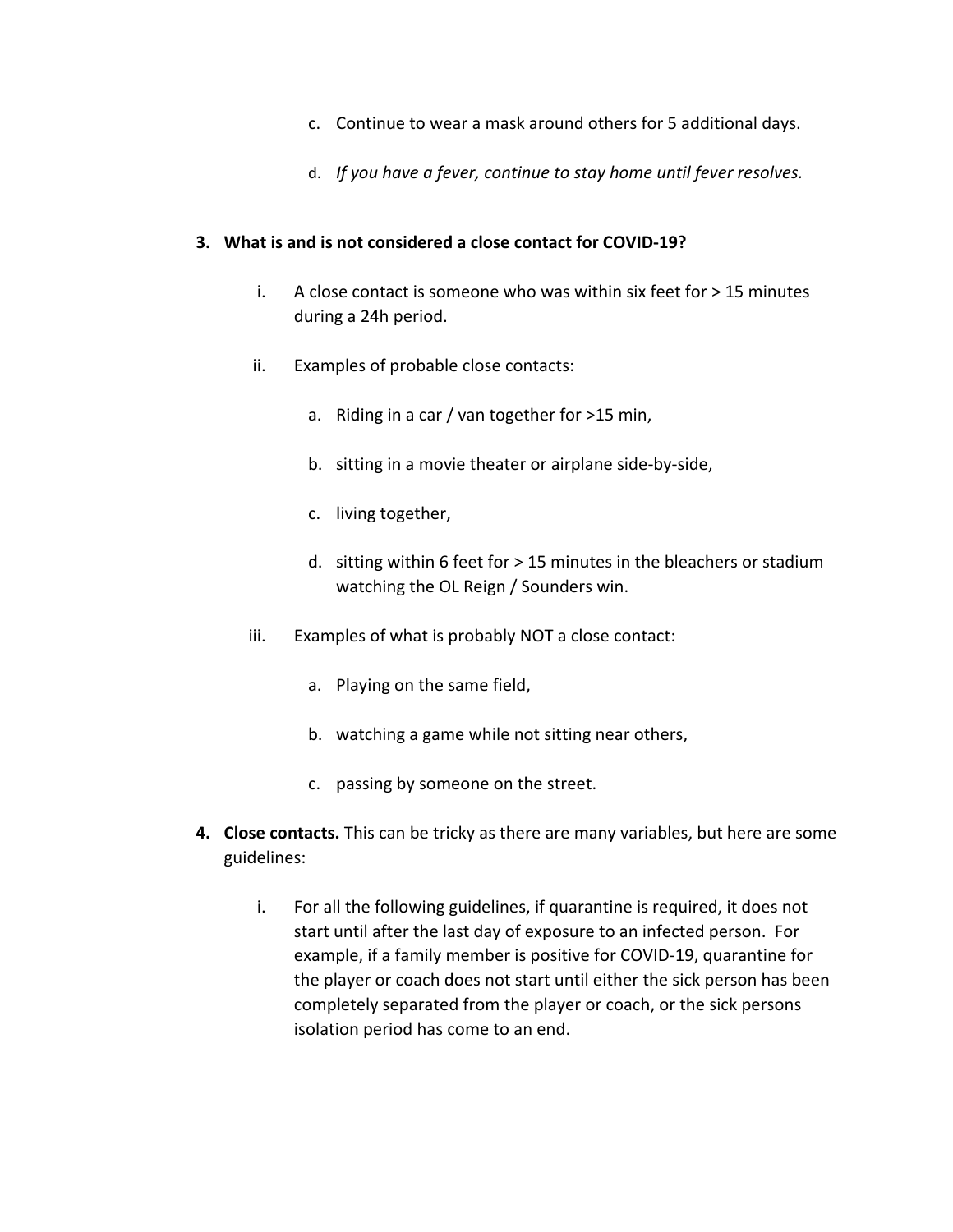- ii. **Recently Fully Vaccinated & Boosted Close Contacts.** If you are considered a close contact of a positive COVID-19 person, AND you:
	- Have been boosted; **OR**
	- Completed the primary series of Pfizer or Moderna vaccine within the last 6 months; **OR**
	- Completed the primary series of J&J vaccine within the last 2 months:
	- a. Wear a mask around others for 10 days.
	- b. Test on day 5, if possible.
	- *c. If you develop symptoms get a test and stay home.*
- iii. **Unvaccinated, Not Boosted or Not Recently Fully Vaccinated Close Contacts.** If you are considered a close contact of a positive COVID-19 person, AND you:
	- Completed the primary series of Pfizer or Moderna vaccine over 6 months ago and are not boosted; **OR**
	- Completed the primary series of J&J over 2 months ago and are not boosted; **OR**
	- Are unvaccinated
	- a. Stay home for 5 days. After that continue to wear a mask around others for an additional 5 days.
	- b. If you can't quarantine you must wear a mask for 10 days.
	- c. Test on day 5 if possible.
	- d. *If you develop symptoms get a test and stay home.*